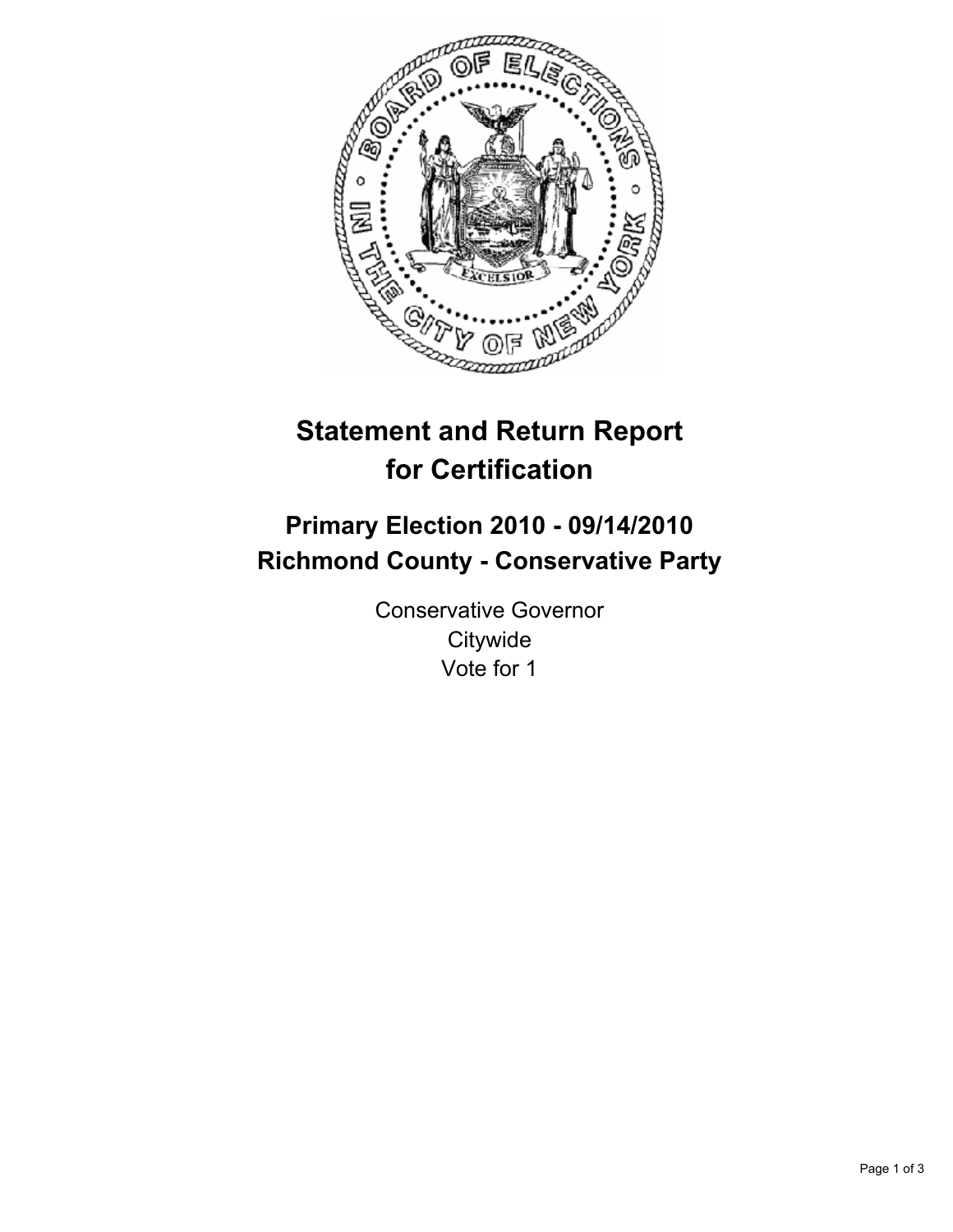

## **Assembly District 60**

| <b>PUBLIC COUNTER</b>       | 127 |
|-----------------------------|-----|
| <b>EMERGENCY</b>            | 0   |
| ABSENTEE/MILITARY           |     |
| AFFIDAVIT                   |     |
| <b>RICK A LAZIO</b>         | 66  |
| RALPH C LORIGO              | 15  |
| CARL PALADINO (WRITE-IN)    | 3   |
| RALPH C. ANOTADO (WRITE-IN) |     |
| <b>Total Votes</b>          | 85  |

# **Assembly District 61**

| PUBLIC COUNTER           | 131 |
|--------------------------|-----|
| <b>EMERGENCY</b>         | 0   |
| ABSENTEE/MILITARY        |     |
| AFFIDAVIT                | 0   |
| <b>RICK A LAZIO</b>      | 43  |
| <b>RALPH C LORIGO</b>    | 19  |
| CARL PALADINO (WRITE-IN) | 8   |
| <b>Total Votes</b>       | 70  |

#### **Assembly District 62**

| <b>PUBLIC COUNTER</b>    | 288 |
|--------------------------|-----|
| <b>EMERGENCY</b>         | 0   |
| ABSENTEE/MILITARY        | 2   |
| AFFIDAVIT                | 0   |
| RICK A LAZIO             | 113 |
| RALPH C LORIGO           | 26  |
| CARL PALADINO (WRITE-IN) | 4   |
| <b>Total Votes</b>       | 143 |

## **Assembly District 63**

| <b>PUBLIC COUNTER</b>    | 129          |
|--------------------------|--------------|
| <b>EMERGENCY</b>         | <sup>0</sup> |
| ABSENTEE/MILITARY        |              |
| AFFIDAVIT                | <sup>0</sup> |
| <b>RICK A LAZIO</b>      | 65           |
| RALPH C LORIGO           |              |
| CARL PALADINO (WRITE-IN) |              |
| MICHAEL GRIMM (WRITE-IN) | າ            |
| <b>Total Votes</b>       | 79           |